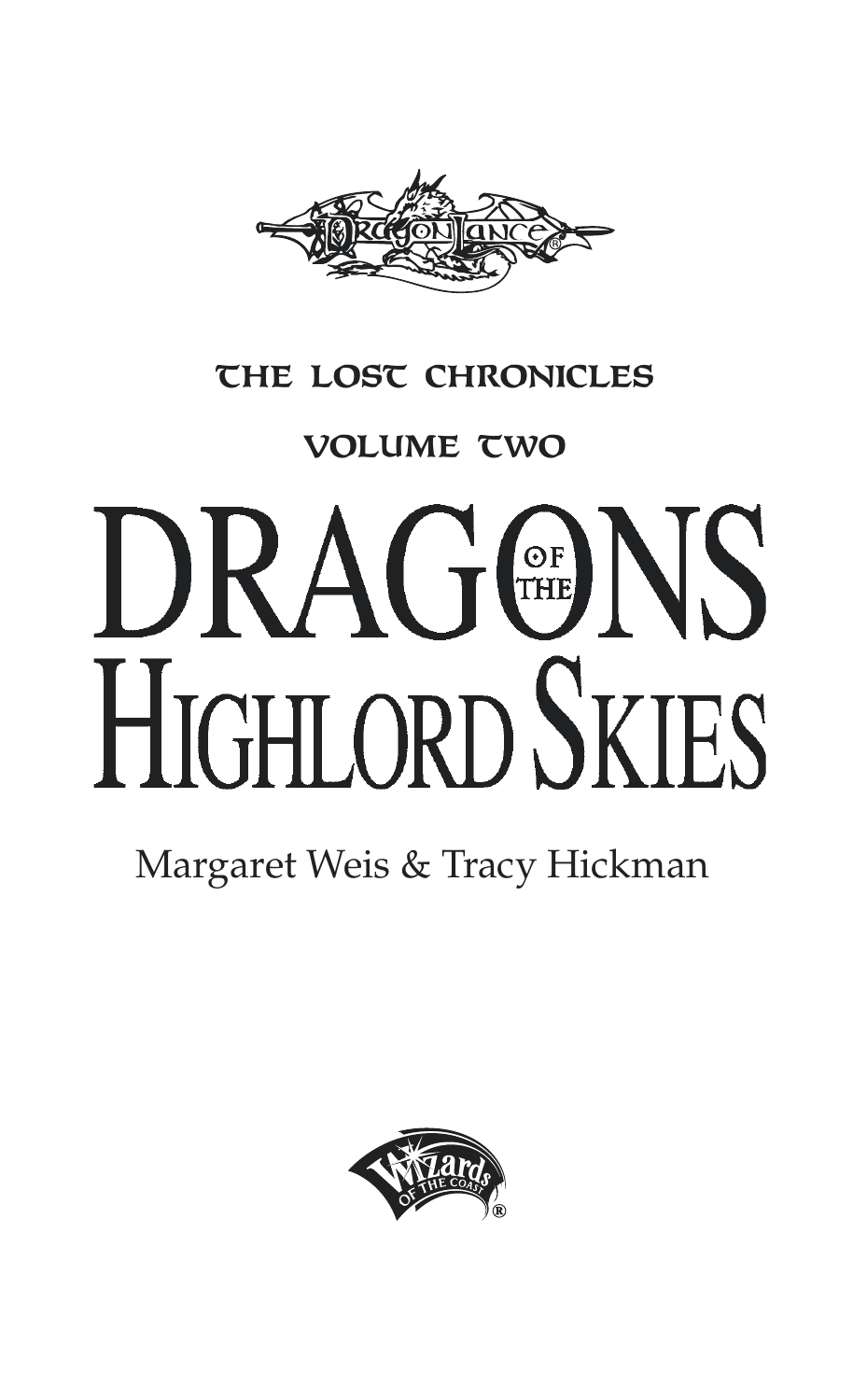1

#### Grag reports to the Emperor. The Blue Lady receives a shock.



ate autumn and the leaves, their colors once bold and defiant, were dead, their brittle brown corpses scattered by the winds to lie upon the ground,

waiting to be mercifully buried beneath the coming winter snows.

Winter was almost upon Ansalon, and with it would come the end of the campaign season. Takhisis's forces under the leadership of Emperor Ariakas occupied much of Ansalon—from Nordmaar in the west to Kalaman in the east, Goodlund in the north to Abanasinia in the south. He had plans for conquering the rest of Ansalon, and Queen Takhisis was impatient for him to act on those plans. She wanted him to push on with the war, but she was told this was not possible. Armies cannot march on snow-choked roads. Supply wagons tumble down ice-rimed cliffs or get bogged down on rain-wet trails. Better to wait until spring. Winter was a time to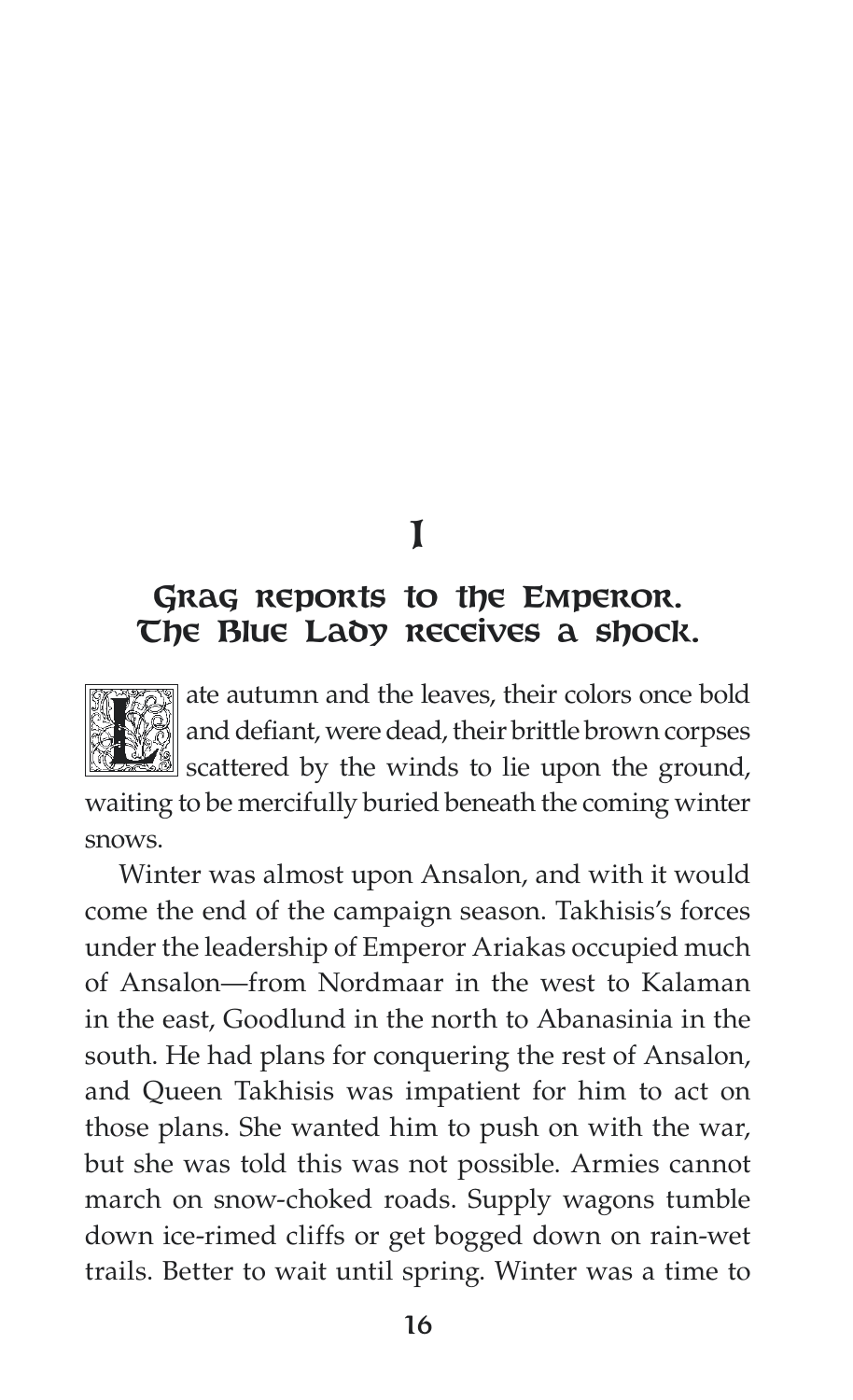hunker down and rest and heal the wounds of autumn's battles. Her armies would emerge in the spring, strong and rejuvenated.

Ariakas assured her, however, that just because her soldiers were not marching, the war was still being waged. Dark and secret schemes and plots were in the works. Once Takhisis heard this, she felt better.

The dragonarmy's soldiers, pleased with their recent victories, occupied the conquered towns and cities, lived in the comfort and warmth of captured castles, and enjoyed the spoils of war. They commandeered the grain from the barns, took any woman they fancied, and ruthlessly killed those who tried to protect property and family. The soldiers of Takhisis would live well this coming winter, while those under the claws of the dragon faced starvation and terror.

But not all was going well for the emperor.

He had been planning to spend the winter in his headquarters in Sanction when he had received disturbing reports that his campaign in the west was not going as intended. The goal had been to wipe out the elves of Qualinesti and then to seize and occupy the dwarven kingdom of Thorbardin by year's end. First there came word that Verminaard, Dragon Highlord of the Red Army, who had conducted such a brilliant campaign in the land of Abanasinia, had met an untimely death at the hands of his own slaves. Then came the news that the Qualinesti elves had managed to escape and flee into exile. Then the emperor was informed that Thorbardin was lost.

This was the first real setback the dragonarmies had suffered, and Ariakas was forced to travel across the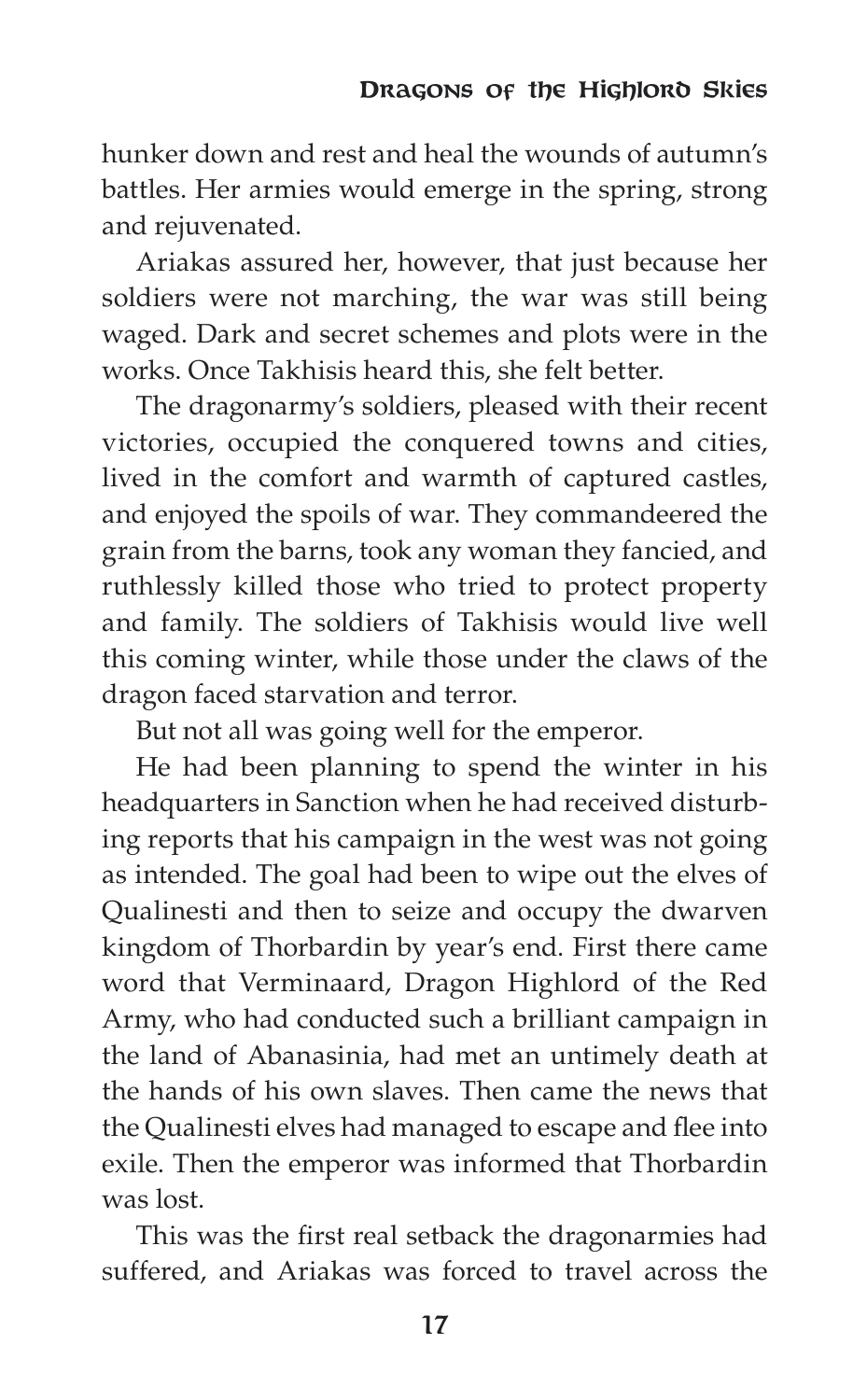continent to his headquarters in Neraka to find out what had gone wrong. He ordered the commander currently in charge of the fortress of Pax Tharkas to come to Neraka to make his report. Unfortunately, there was some confusion over who was in charge now that Verminaard was dead.

A hobgoblin—one Fewmaster Toede—claimed the late Verminaard had made him second in command. Toede was packing his bags for the trip when word reached the hob that Ariakas was in a towering rage over the loss of Thorbardin and that someone was going to be made to pay. At this, the Fewmaster suddenly remembered he had urgent business elsewhere. He ordered the draconian commander of Pax Tharkas to report to the Emperor, then Toede promptly decamped.

Ariakas moved into his quarters in the military headquarters in Neraka, capital city of the Dark Queen's empire, and awaited the arrival of the commander with impatience. Ariakas had valued Verminaard and the emperor was angered at the loss of such a skilled military commander. Ariakas wanted answers and he expected this Commander Grag to provide them.

Grag had never been to Neraka before, but he did not plan to take in the sights. Other draconians had warned him that their kind were not welcome in the city, though "their kind" were giving up their lives to help the Dark Queen win her war. Grag did see what he'd wanted to see and that was the Dark Queen's Temple.

When Istar had been destroyed by the gods, Takhisis had taken the foundation stone of the Kingpriest's temple and carried it to a high plain in the Khalkist mountains. She placed the stone in a wooded glade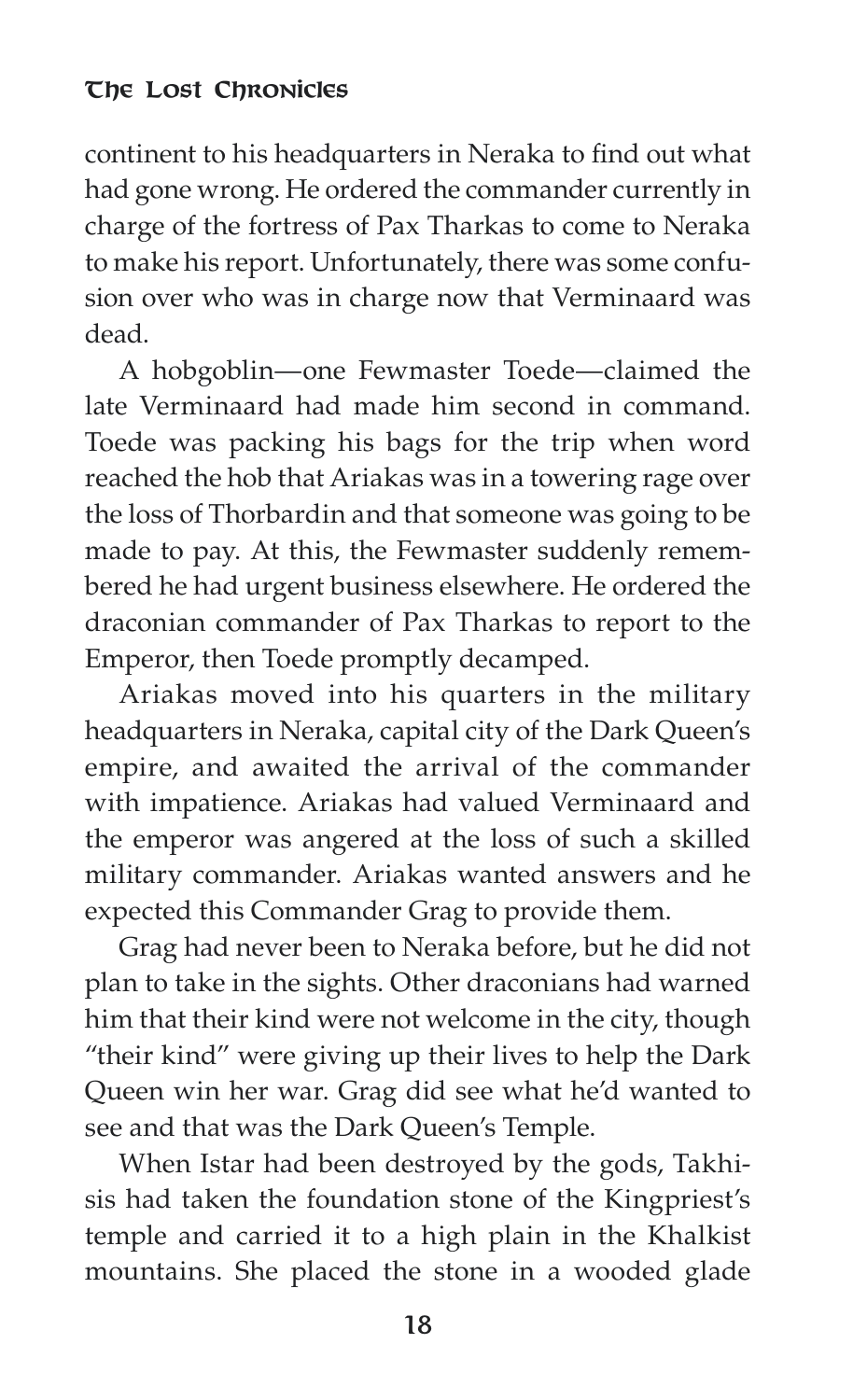and slowly the temple began to grow around it. She was secretly using the temple as a gate through which to travel to the world when her gate was inadvertently slammed shut by a young man named Berem, and his sister, Jasla.

Coming upon the foundation stone, Berem was entranced by the jewels adorning it and he wanted to pry one loose. His sister, Jasla, sensed the evil in the gems and sought to prevent him. Berem grew angry. He dug out the stone, and when Jasla tried to stop him, he shoved her from him. She fell, striking her head on the stone, and died. The green gem fused to Berem's chest and he was fused to that point in time. He could not die. He did not age. Horrified at his crime, he fled.

When Takhisis next went to leave the Abyss through the gate, she found the good spirit of Jasla had entered the foundation stone, there to await the return of her repentant brother. Takhisis was barred. Only her avatar could now walk Krynn, thus greatly reducing her power to affect world events. But she foresaw a greater danger to herself. If Berem returned and joined with his sister, the gate would slam shut and she would be forever barred from the world. The only way to reopen the gate and ensure it stayed open was to find Berem and slay him. Thus began the search for the Green Gemstone Man.

The temple continued to grow around the foundation stone that was buried far beneath it. The temple was now an immense structure, dominating the land all around it, visible from miles away. Its walls twisted and distorted, it looked much like a claw thrust up out of the earth, trying to snag heaven. Grag considered it impressive and he paid his reverence to it, albeit from a distance.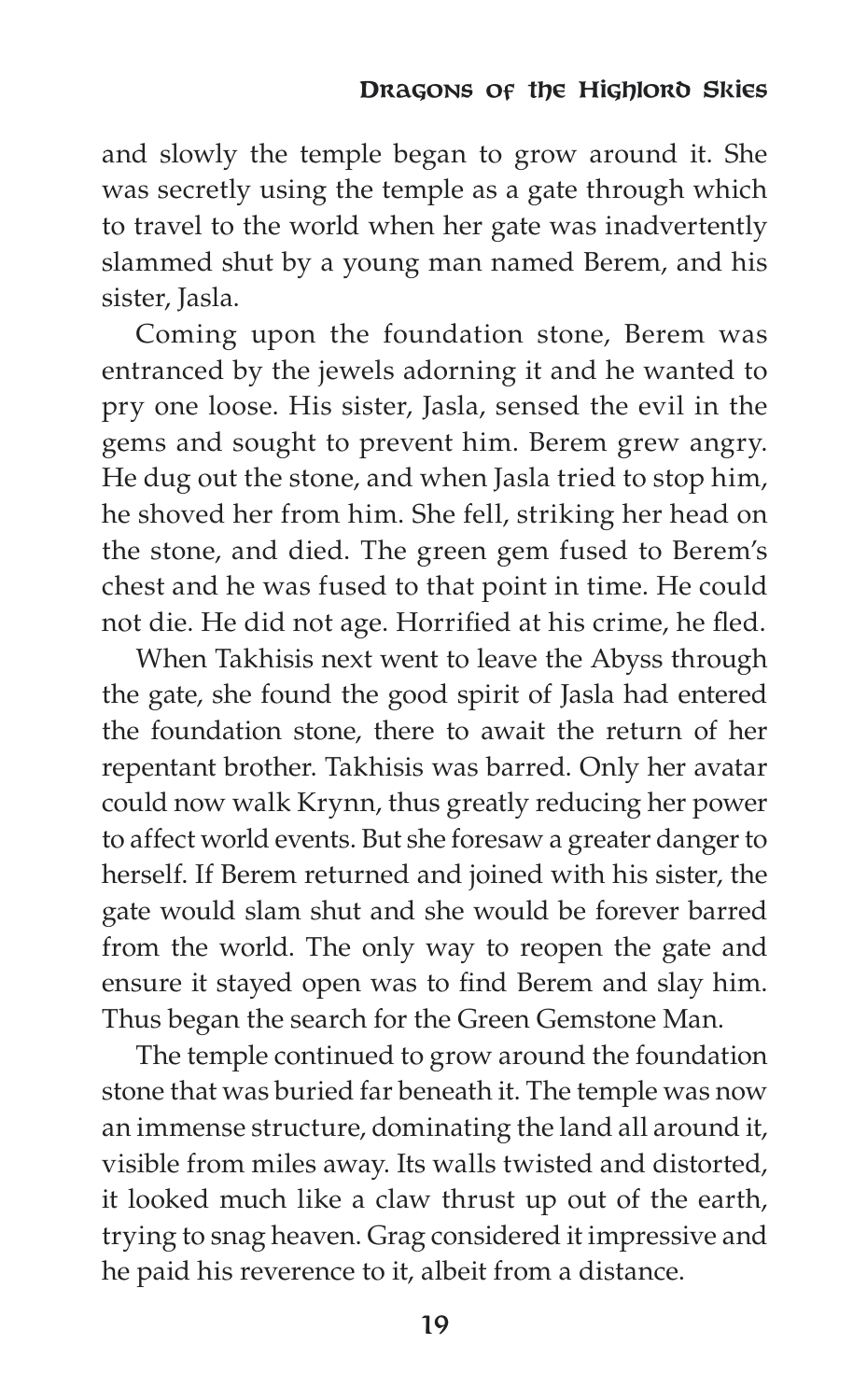Commander Grag did not have to enter the city proper to make his way to the Blue Army's barracks where Ariakas had established his headquarters, and that was fortunate for the draconian. The city's narrow streets were clogged with people, most of them human, with no love for the likes of Grag. He would have been in a fight before he walked a block. He kept to the byways and even then ran into a slaver leading a clanking row of chained slaves to market, who said something to his companion in a loud voice about slimy "lizard-men," adding that they should crawl back into the swamp out of which they'd emerged. Grag would have liked to have broken the man's neck, but he was already late and he kept walking.

Ariakas had formal chambers inside his Queen's temple, but he did not like to conduct business there. Although he was a devout worshiper and highly favored by his goddess, Ariakas had little use for his Queen's priests. He suspected they spied upon him when he was in the Temple, and he was right. The High Priest of Takhisis, known as the Nightlord, thought that he should be the Emperor of Ansalon, and that Ariakas, a mere military commander, should answer to him. He was particularly outraged that Ariakas had direct access to Her Dark Majesty instead of going through him as an intermediary on his behalf. The Nightlord spent much of his time working to undermine Ariakas and end his reign.

Ariakas had therefore ordered Grag to meet him in the Blue Quarter, where the Blue Wing of the dragonarmy resided when they were in the city. Currently, the Blue Wing was in the west, preparing for the invasion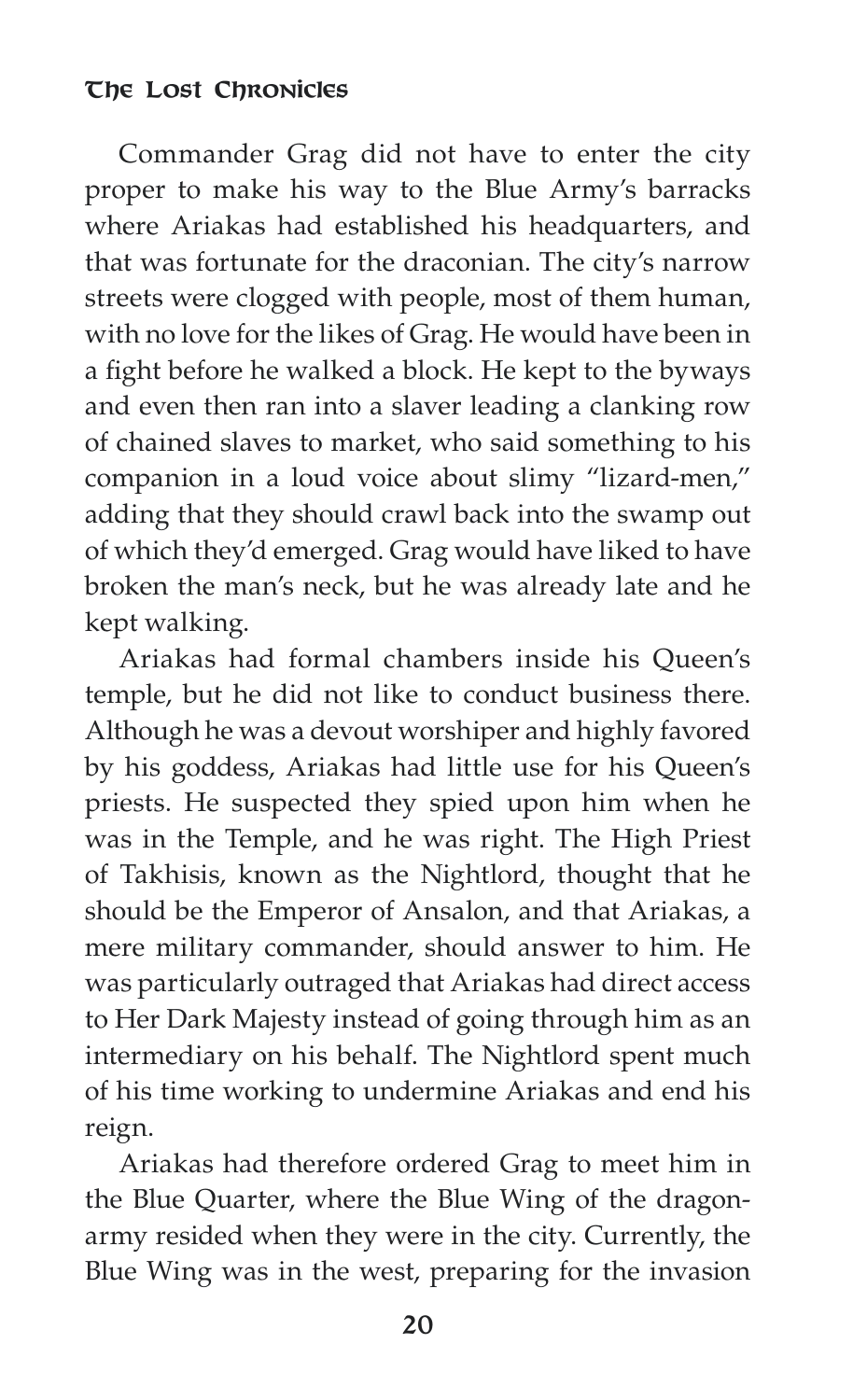of Solamnia in the spring. Their commander, a Dragon Highlord known as the Blue Lady, had also been ordered to Neraka to meet with Commander Grag.

With the Blue Wing in Solamnia, their quarters had been commandeered by Ariakas, who had brought with him his staff and his bodyguards. An aide found Grag wandering about lost and escorted him to the short, squat, and unprepossessing building in which Ariakas lived and worked.

Two of the largest ogres Grag had ever seen stood guard outside the door. The ogres were clad in plate and chain mail armor and were heavily armed. The draconian detested ogres as being thick-skulled and brutish, and the feeling was mutual, for ogres considered draconians arrogant upstarts and interlopers. Grag tensed, expecting trouble, but the two ogres were members of Ariakas's own personal bodyguard and they went about their business in a professional manner.

"Weapons," growled one, and held out a huge, hairy hand.

No one entered the presence of the emperor armed. Grag knew that, yet he had worn a sword from practically the moment he'd been able to shake the eggshell out of his eyes, and he felt naked and vulnerable without it.

The ogre's yellow eyes narrowed at Grag's hesitation. Grag unbuckled his sword belt and handed it to the ogre, also turning over a long-bladed knife. He was not completely defenseless. He had his magic after all.

One ogre kept an eye on Grag while the other went in to report to Ariakas that the bozak he was expecting had arrived. Grag paced nervously outside the door. From inside came a human male's booming laughter and a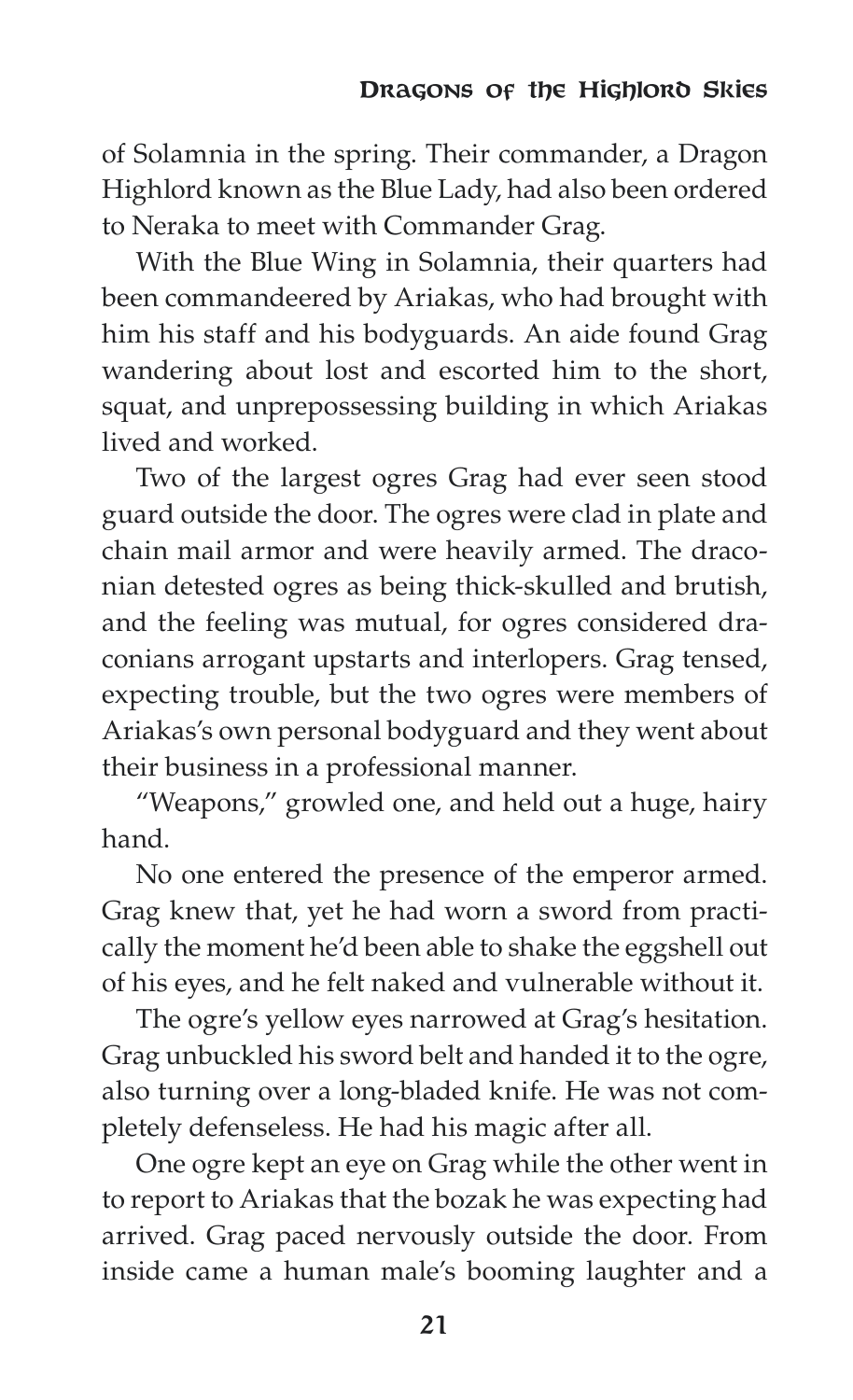human female's voice, not quite as deep as the man's, but deeper than that of most women, rich and husky.

The ogre returned and jerked a sausage-like thumb, indicating Grag was to enter. He had a feeling this interview was not going to go well when he saw the gleam in the ogre's squinty yellow eyes and saw the ogre's comrade show all his rotting teeth in a wide grin.

Bracing himself, folding his wings as tightly as possible, his bronze-colored scales twitching, his clawed hands flexing nervously, Grag entered the presence of the most powerful and most dangerous man in all of Ansalon.

Ariakas was a large and imposing human male, with long black hair and, though clean-shaven, the dark stubble of a black beard. He was somewhere near the age of forty, which made him middle-aged among humans, but he was in superb condition. Stories about his legendary physical prowess circulated among the ranks of his men, the most famous being that he had once hurled a spear clean through a man's body.

Ariakas was wearing a fur-lined cloak, tossed casually over one broad shoulder, revealing a hand-tooled, heavy leather vest beneath. The vest was intended to protect against a knife in the back, for even in Neraka there were those who be glad to see Ariakas relieved of both his command and his life. A sword hung from a belt around his waist. Bags of spell components and a scroll case were also suspended from his sword belt, something remarkable, for most wizards were prohibited by their gods from wearing armor or carrying steel weapons.

Ariakas had no care for the laws of the gods of magic. He received his spells directly from the Dark Queen herself, and in this he and Grag shared something in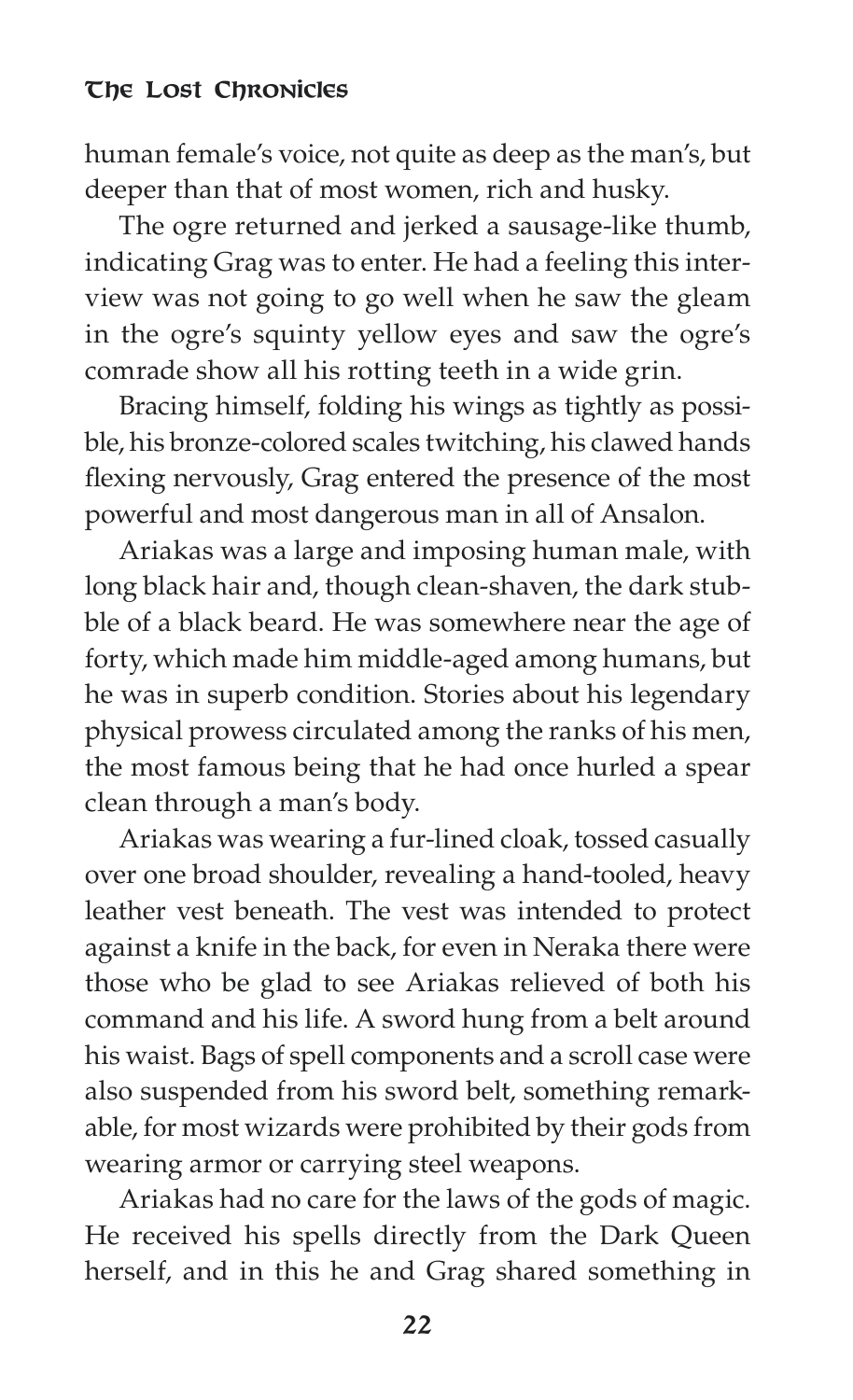common. It had not occurred to Grag until this moment that Ariakas actually made use of his spellcasting abilities, but the fact that he carried magical paraphernalia alongside his weapons proved he was as comfortable with magic as with steel.

Ariakas had his back to Grag. The man merely glanced at the draconian over his shoulder, then turned back to his conversation with the woman. Grag shifted his attention to her, for she was as famous among the soldiers of the dragonarmies as was Ariakas—if not more so.

Her name was Kitiara uth Matar. She was in her early thirties, with black curly hair worn short for ease and convenience. She had dark eyes and an odd habit of quirking her lips when she smiled, making her smile slightly crooked. Grag knew nothing about her background. He was a reptile, related to dragons, who had crawled out of an eggshell himself, and he had no idea who his parents were, nor did he care about the parentage of others. All he had heard about Kitiara was that she had been born a warrior and Grag believed it. She wore her sword with jaunty ease and she was not the least bit intimidated by the size and strength and physical presence of Ariakas.

Grag wondered if there was truth to the rumor that the two were lovers.

At length, their conversation ended and Ariakas deigned to give Grag an audience. The emperor turned around and looked straight into the draconian's eyes. Grag flinched. It was like looking into the Abyss, or rather, it was like entering the Abyss, for Grag felt himself drawn in, skinned, dissected, pulled apart, and tossed aside—all in an instant.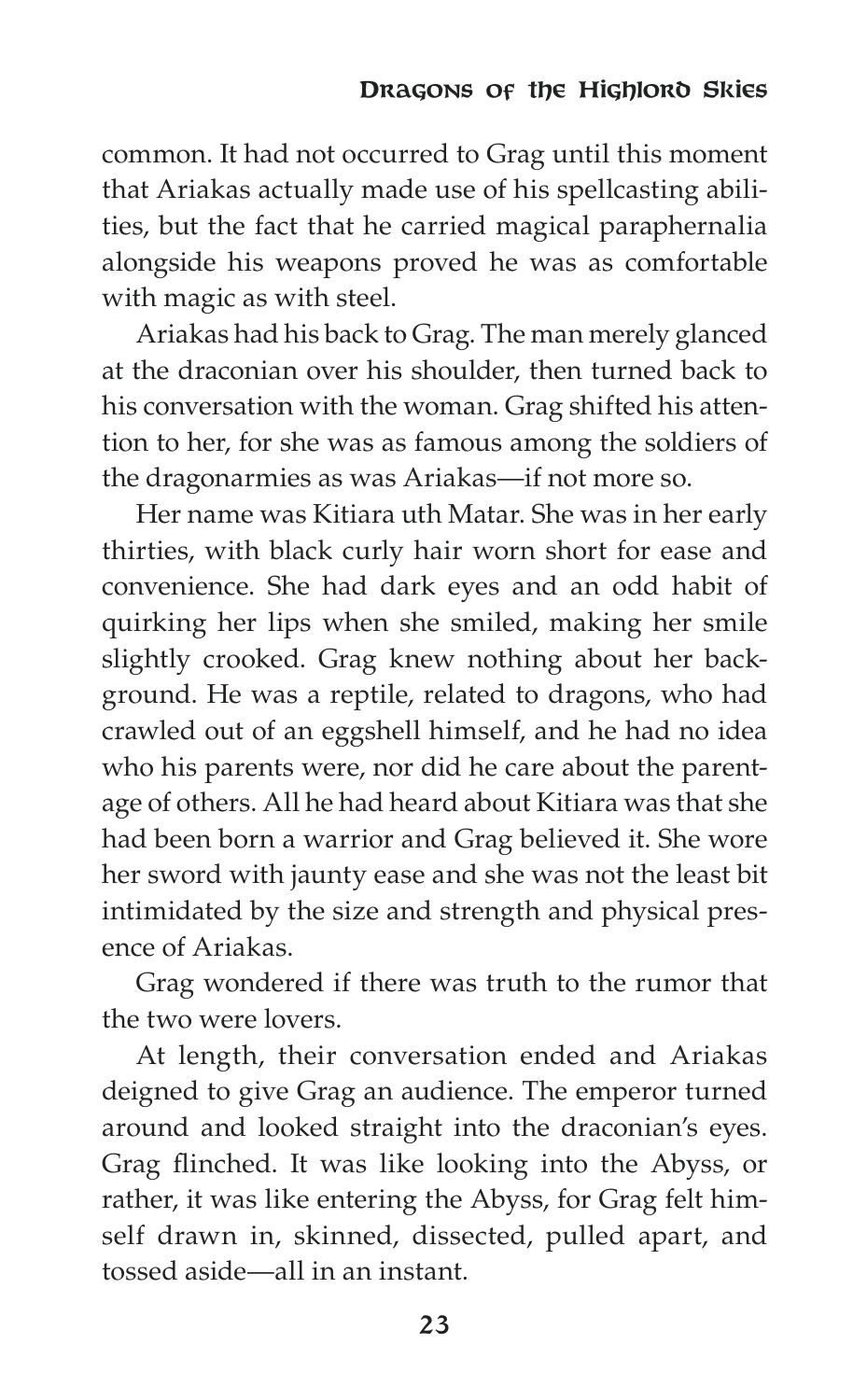Grag was so shaken he forgot to salute. He did so belatedly when he saw Ariakas's heavy black brows contract in frowning displeasure. Kitiara, standing behind Ariakas, folded her arms across her chest and smiled her crooked smile at the draconian's discomfiture, as though she knew and understood what Grag was feeling. She had evidently just arrived, for she still wore her blue dragon armor, and it was dusty from her journey.

Ariakas was not one to mince words or waste time in pleasantries. "I have heard many different versions of how Lord Verminaard died," he stated in cold and measured tones, "and how Thorbardin came to be lost. I ordered you here, Commander, to tell me the truth."

"Yes, my lord," said Grag.

"Swear by Takhisis," said Ariakas.

"I swear by my allegiance to her Dark Majesty that my words are true," said Grag. "May she wither my sword hand if they are not."

Ariakas appeared to find this satisfactory, for he indicated with a gesture that Grag was to proceed. Ariakas did not sit down, nor did he invite the draconian to be seated. Kitiara could not sit down either, since her commander was still upright, but she made herself at ease by leaning back against a table.

Grag related the tale of how Verminaard had died at the hands of assassins; how the aurak, Dray-yan, had conceived the idea of masquerading as Verminaard in order to keep up the pretence that the Dragon Highlord was still alive; how Grag and Dray-yan had plotted the downfall of Thorbardin; how they would have been successful, but their plans were thwarted by magic, treachery, and the gods of Light.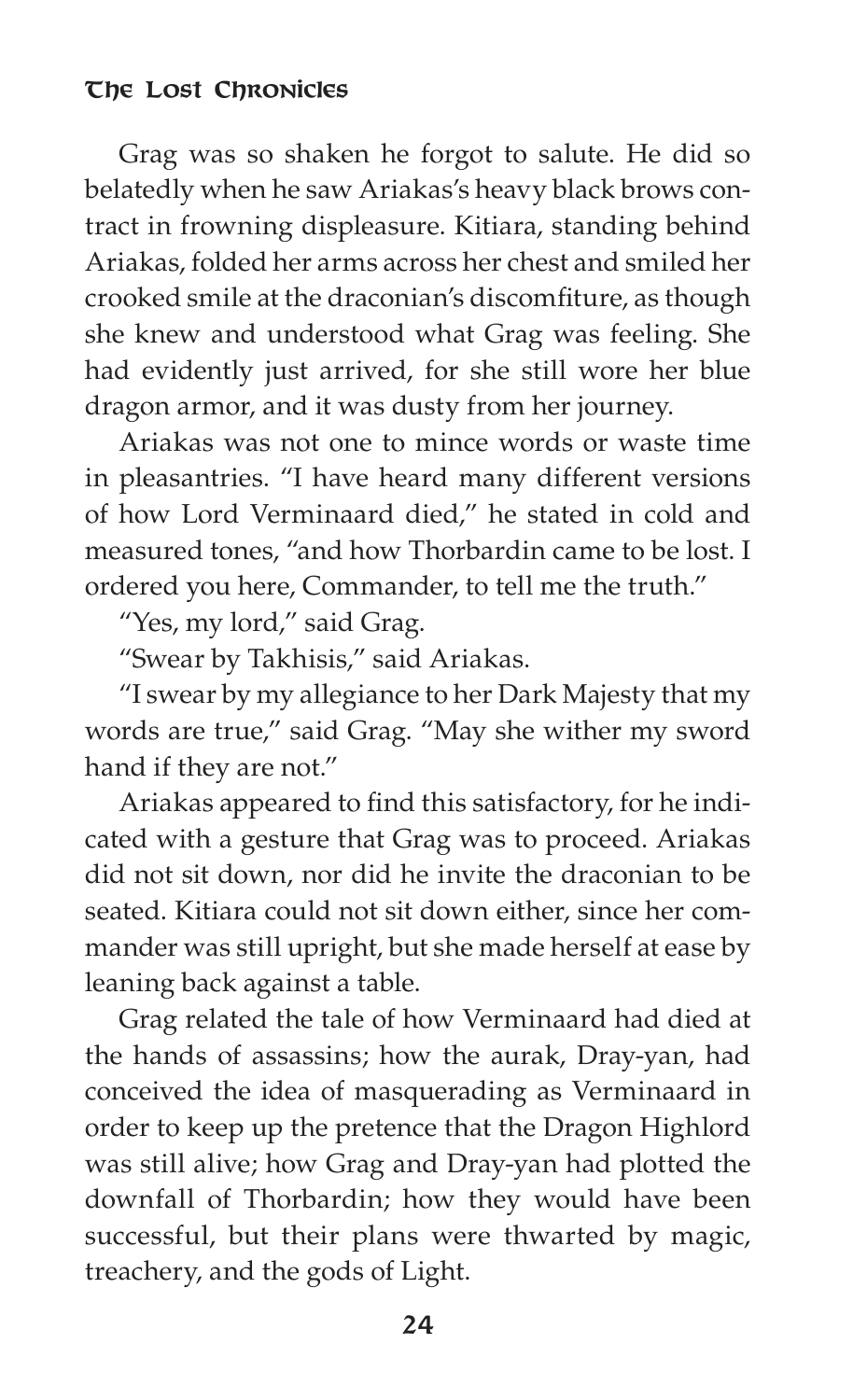Grag could see Ariakas growing more and more enraged as he went on with his report. When Grag reluctantly reached the part where Dray-yan toppled into the pit, Kitiara burst out laughing. Ariakas, infuriated, drew his sword from its sheath and began to advance on the draconian.

Grag ceased talking abruptly and backed up a step. His clawed fingers twitched; he was readying a magic spell. He might die, but by Takhisis he would not die alone.

Still chuckling, Kitiara casually reached out her hand and laid it restrainingly on Ariakas's massive forearm.

"At least do not slay Commander Grag until he has finished his report, my lord," Kitiara said. "I, for one, am curious to hear the rest of the story."

"I'm glad you find it so damn amusing," Ariakas snarled, seething. He slammed his sword back into its sheath, though he kept his hand on the hilt and eyed Grag grimly. "I do not see anything funny about it. Thorbardin remains in the control of the Hylar dwarves, who are now stronger than ever, since they have recovered that magical hammer, and they have opened their long-sealed gates to the world. The iron, steel and wealth of the dwarven kingdom which should be flowing into *our* coffers is flowing into the hands of our enemies! All because Verminaard managed to get himself assassinated and then some fool aurak with delusions of grandeur takes a dive into a bottomless pit!"

"The loss of Thorbardin is a blow," said Kitiara calmly, "but certainly not a fatal one. True, the wealth of the dwarven kingdom would have come in handy, but you can get along without it. What is more to be feared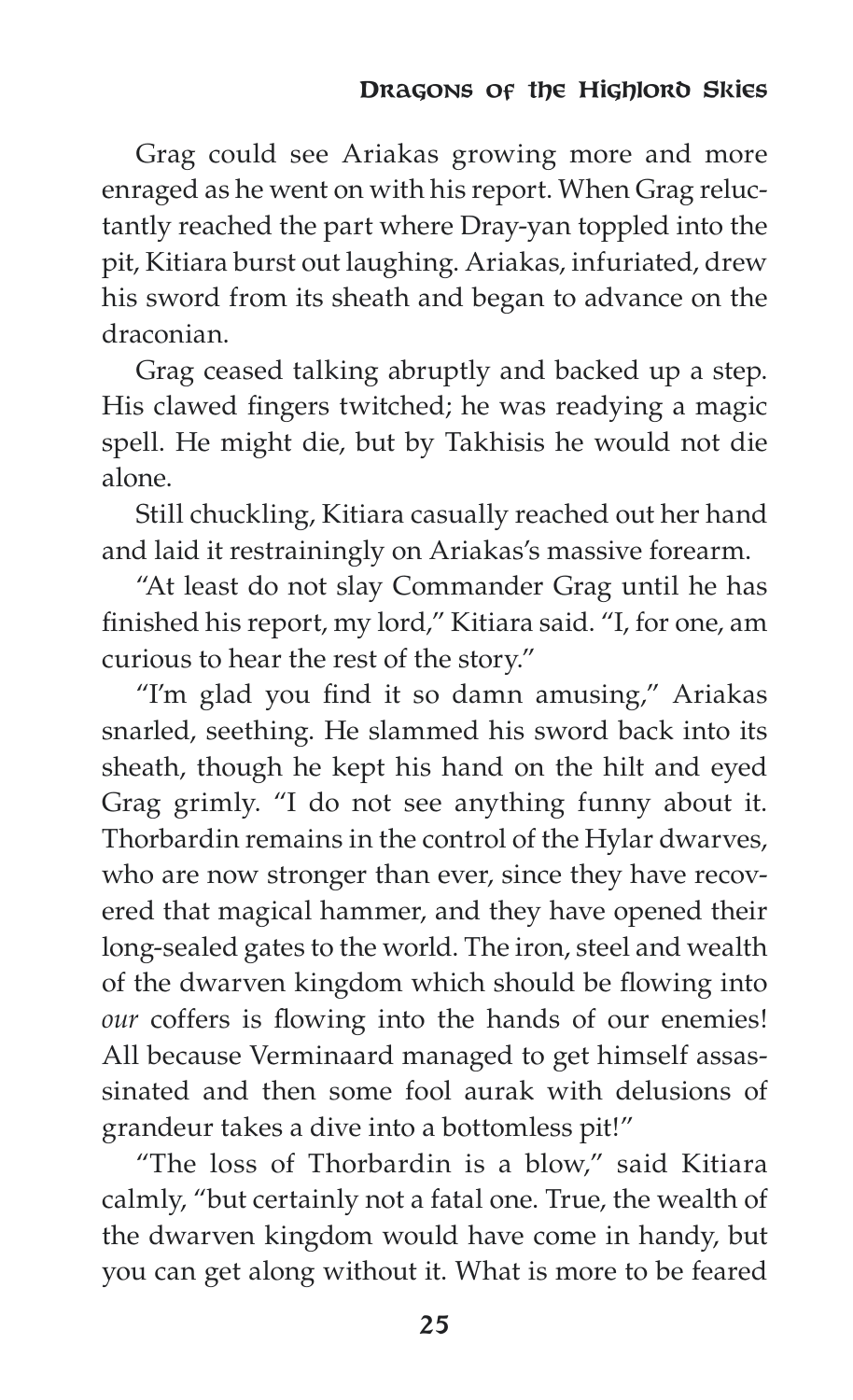is the dwarven army entering the war and I do not see that happening. The humans hate the elves, who distrust the humans, and no one likes the dwarves, who despise the other two. They're far more likely to turn on each other than they are to fight us."

Ariakas grunted. He was not accustomed to losing and he was still not pleased, but Grag, glancing at Kitiara, saw from her slight wink that the crisis was past. The bozak relaxed and let go of the magical spell he'd had ready to use to defend himself. Unlike some of the emperor's human toadies, who would have said meekly, "Thank you for the attention, my lord," as Ariakas chopped off their heads, the draconian would have not gone to his death without a fight, and Grag was a formidable foe. He might not have been able to kill the powerful Ariakas, but the bozak, with his massive scaled body, clawed feet and hands, and large wings, could at least do some damage to the human. The Blue Lady had seen the danger, and this had been the reason for her intervention.

Grag was a descendant of dragons, and like dragons, had little use for any human, but he gave the Blue Lady a slight nod of gratitude. She flashed her crooked smile at him and her dark eyes glittered and he realized, suddenly, that she was enjoying this.

"Regale us with the details of Verminaard's death," said Kitiara. "He was set upon by assassins masquerading as slaves. Are these assassins still on the loose, Commander?"

"Yes, my lady," said Grag stiffly. "We tracked them to Thorbardin. According to my spies, they are still there."

"I will offer a bounty for their capture as I did with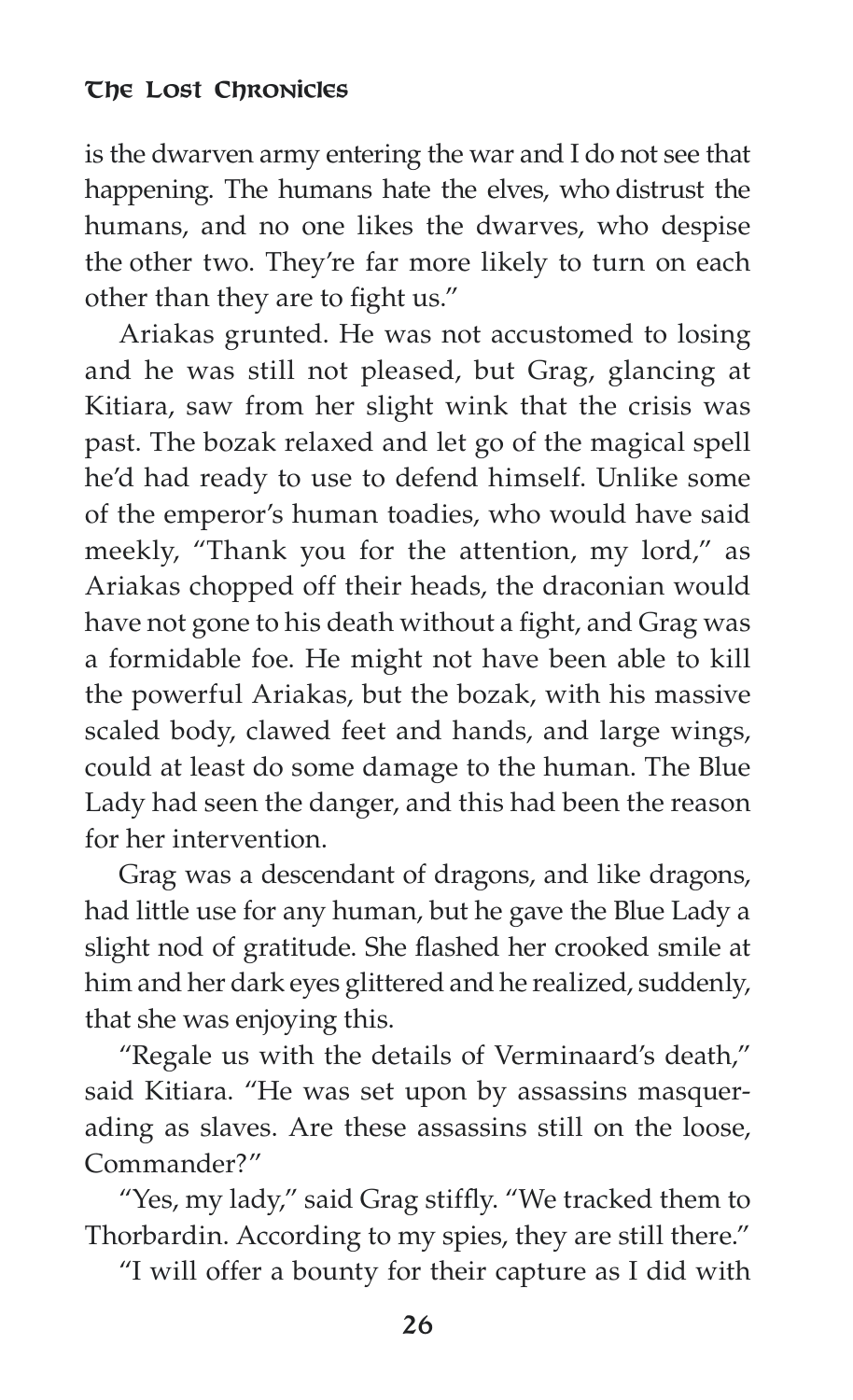the Green Gemstone man," said Ariakas. "Our forces all across Ansalon will be on the lookout for them."

"I would think twice about that, my lord," said Kitiara, with that strange quirk of her lips. "You do not want to advertise that slaves were responsible for slaying a Dragon Highlord."

"We will find some other excuse then," Ariakas stated in cold fury. "What do we know of these men?"

Grag's tongue flicked out from between his fangs and slid back in. In truth, he didn't know much. He glanced at the Blue Lady and saw that she was losing interest in the conversation. She lifted her hand to her mouth to conceal a yawn.

Grag scanned his mind for all that his late partner, the aurak Dray-yan, had told him about the assassins.

"Verminaard had placed a spy in their midst. He reported that they were from a town in Abanasinia, my lord. A place by the name of Solace—"

Kitiara's boredom vanished. "Solace, you say?"

Ariakas glanced at her. "Isn't Solace where you were born?"

"Yes," Kitiara replied, "I grew up there."

"Perhaps you know these wretches," Ariakas remarked.

"I doubt it," Kit answered with a shrug. "I have not been back to my home in years."

"What were their names?" Ariakas asked.

"I only know a couple—" Grag began.

"You must have seen them during the battle," Ariakas said curtly. "Describe them, Commander."

"I saw them," Grag muttered dourly. He had seen them close up, in fact. They had captured him at one point and only by the Dark Queen's mercy and his own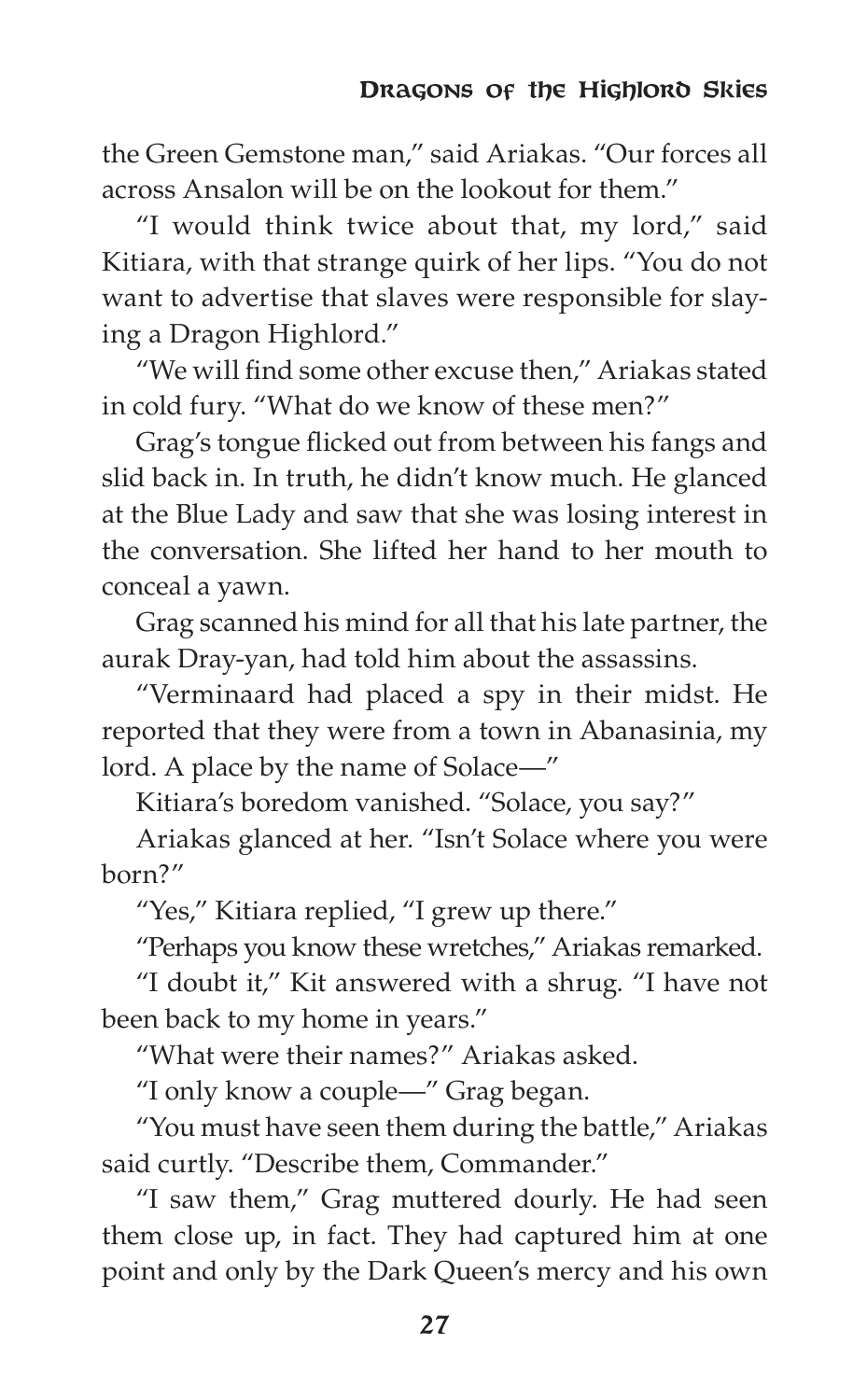wits had he been able to escape. "They are a rag-tag lot. Their leader is a mongrel half-elf called Tanis. Another is a gray-beard dwarf, and yet another is a sniveling kender. The rest are human: a red-robe wizard, a foul Solamnic knight named Sturm, and a muscle-bound warrior named Caramon."

Kitiara made a slight sound, a sort of strangled gasp.

"Do you recognize these criminals?" Ariakas demanded, turning to her.

Kitiara composed her features in an instant. She smiled her crooked smile and said, "I am afraid not, my lord."

"You better not," said Ariakas grimly. "If I find out that you had something to do with Verminaard's death—"

"I assure you, my lord, I know nothing about it," Kitiara said with a shrug.

Ariakas regarded her intently, trying to dissect her. Assassination was one means of rising to higher rank in the Dark Queen's army, viewed as a way to provide the strongest possible leadership. But Ariakas had valued Verminaard and Kitiara did not want to be accused of having arranged the man's death, especially when the loss of the kingdom of Thorbardin had been the disastrous result.

"Solace has a population of several thousand, my lord," Kitiara said, growing annoyed. "I did not know every man in town."

Ariakas stared at her and she met his gaze unflinchingly. At last, he let her off the hook.

"No, but I'll bet you slept with half of them," he said, and turned his attention back to Grag.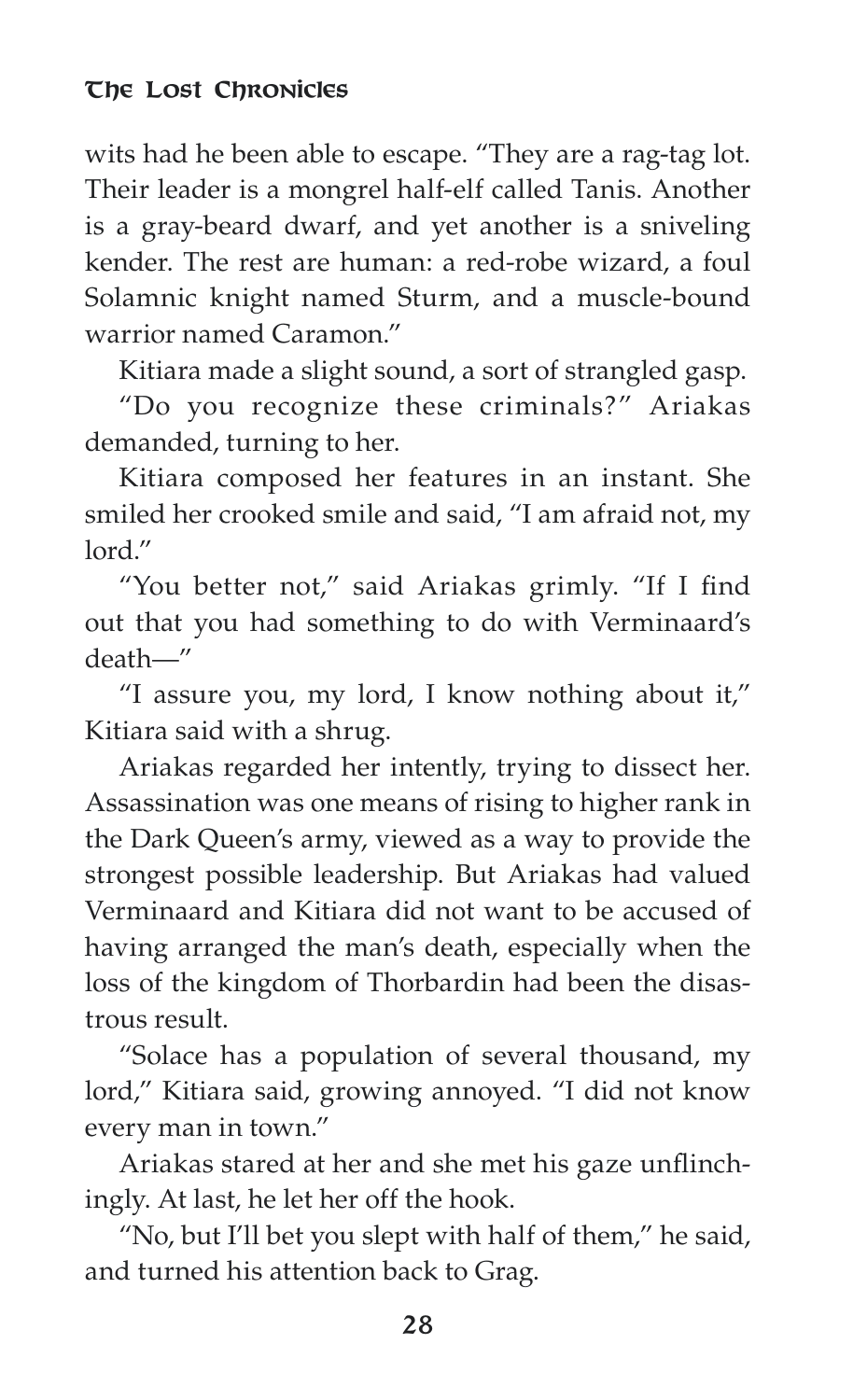Kitiara smiled dutifully at his lordship's jest, but her smile vanished when he was no longer watching her. She leaned back against the table, her arms folded, her gaze abstracted.

"Where are these assassins now, Commander?" Ariakas asked.

"The last I heard of them, they were hiding in Thorbardin, my lord." Grag hesitated, then said, with a curl of his lip, "I believe the hobgoblin who styles himself Fewmaster Toede can provide you with more information about them."

Kitiara stirred slightly. "If your Lordship would like, I could travel to Pax Tharkas, talk to this Fewmaster."

"The Fewmaster is not in Pax Tharkas, my lady," said Grag. "That fortress is in shambles and is no longer defensible. The Red Wing has relocated to the city of Haven."

"I will go to Haven, then," Kitiara said.

"Perhaps later," Ariakas told her. "Solamnia takes priority."

Kitiara shrugged again and subsided back into her reverie.

"As for these assassins," Ariakas continued, "they will most likely remain skulking in the caves of Thorbardin through the coming winter. We will hire some dark dwarf—"

"I wouldn't be too sure of that," Kitiara interrupted.

"What do you mean?" Ariakas turned to glare at her. "I thought you didn't know these men!"

"I don't, but I know their type," she said, "and so do you, my lord. They are most likely rovers, itinerant sellswords. Such men never remain in one place long. Rest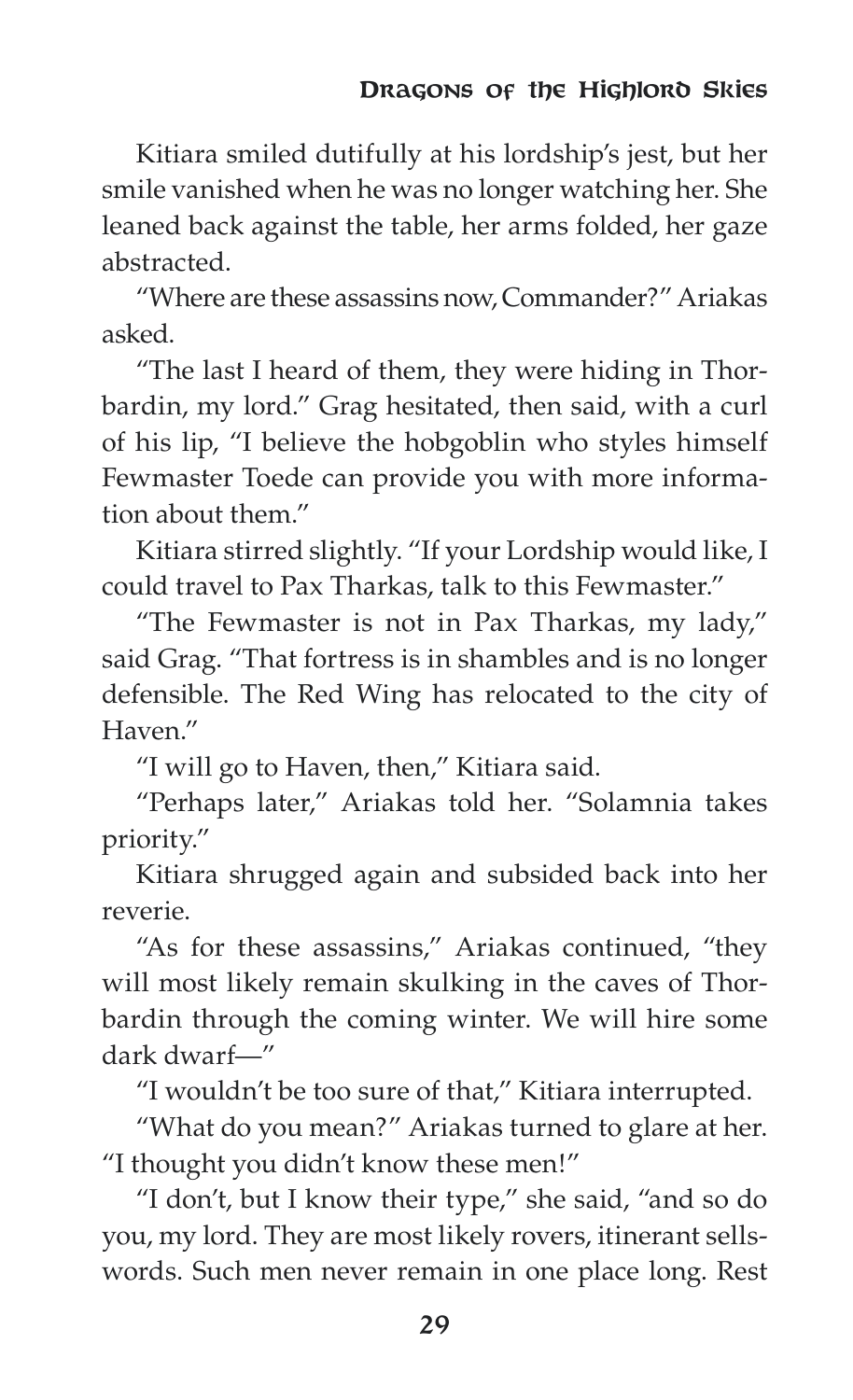assured, they will soon be on the move. A little snow will not stop them."

Ariakas gave her a strange look, one she did not see, for she was staring down at the toes of her dust-covered boots. He regarded her in silence a moment longer, then turned back to Grag.

"Find out from your agents all you can about these men. If they do leave the dwarven halls, report to me at once," Ariakas scowled, "and put the word out that I want them captured alive. The death of a Dragon Highlord will not go unpunished. I plan to make an example of them."

Grag promised he would find out all he could. He and Ariakas spent some time talking about the war in the west and who should take over command of the Red Wing. Grag was impressed by the fact that Ariakas knew all about the Red Wing's status, the disposition of its forces, the need for supplies, and so forth.

They discussed Pax Tharkas. Ariakas said he had considered retaking it, but given that the fortress was in ruins, he had decided that it would not be worth the effort. His armies would simply go around it.

All this time, Kitiara remained silent and preoccupied. Grag thought she wasn't listening until he mentioned—with another curl of his lip—Fewmaster Toede's ambition to become the successor to Verminaard. At that, Kitiara smiled.

Grag did not like to see her smile. He feared she was going to advocate promoting Toede, and Grag did not want to take orders from the bloated, arrogant, self-serving hob. Although, on second thought, having Toede for a commander might be better than some